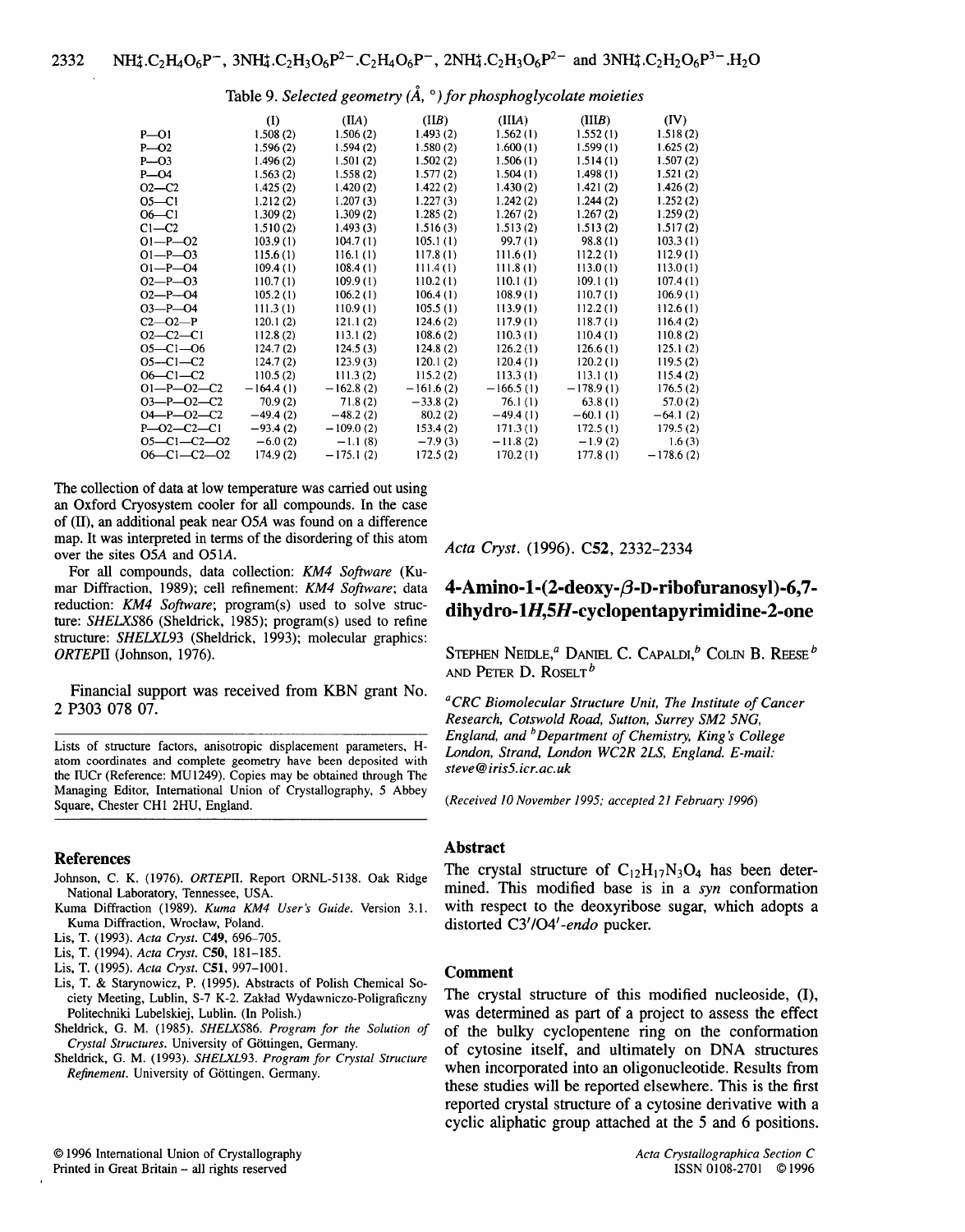

The molecule adopts a *syn* conformation about the glycosidic bond, with a value of  $64.4(3)^\circ$  for the glycosidic angle  $(O4' - Cl' - N1 - C2)$ . This is unusual for pyrimidines, which are normally observed in the *anti* conformation (Neidle, 1994). Molecular-mechanics energy calculations using the *HYPERCHEM* program (Hypercube Inc., 1994) indicate that the crystallographic *syn* conformation and the *anti* conformation, produced by a rotation of  $180^\circ$  about the glycosidic angle, differ by 1.7 kcal mole<sup>-1</sup> (1 kcal = 4.184 kJ), with the former having the lower energy. The *anti* conformation results in close contacts between the H atoms on C7 and C2'/C3' of the furanose ring. This could be relieved by sugar repuckering, which occurred on molecularmechanics minimizations of the two conformations, *syn* and *anti. The* difference in energies for the two conformers was then only 0.2 kcal mole<sup> $-1$ </sup>, albeit still in favour of the syn conformation. Equivalent calculations on cytosine itself show the *anti* conformation to be favoured by 1.3 kcal mole<sup> $-1$ </sup>, suggesting that the cyclopentenyl derivation has resulted in a slight shift towards *a syn* conformational preference.

The deoxyribose sugar has a distorted pucker intermediate between *C3'-endo and 04'-endo,* with a pseudorotation phase angle,  $P$ , of 56.2 $\degree$  and a maximum degree of pucker of 39.9 $^{\circ}$ . The exocyclic torsion angle O5'--



Fig. 1. A view of the title structure. Displacement ellipsoids are shown at the 50% probability level. H atoms have been drawn as small circles of arbitrary radius.

 $C5'$ — $C4'$ — $C3'$ , with a value of 53.6  $(4)^\circ$ , is in the common *gauche +* domain.

Bond lengths and angles for the cytosine base agree closely with standard values (Clowney *et al.,* 1996; Gelbin *et al.,* 1996), as do most of the values for the sugar ring and its substituents. A few, such as the  $Cl'$ --C2' distance, differ by several e.s.d.'s. This may be a consequence of the well established dependence of nucleoside sugar geometry on pucker type.

The cytosine base is significantly non-planar with the substituent atom N4 deviating by  $0.093(2)$  Å from the least-squares plane defined by N1,C2,O2,N3,C4,N4,- C5,C6, and an r.m.s, deviation for the six non-H ring atoms and two substituent atoms of  $0.066$  Å. The cyclopentene ring is closely coplanar, with a r.m.s, deviation of  $0.020 \text{\AA}$  and no ring atom deviating by more than  $0.028(2)$  Å from the least-squares plane. The dihedral angle between this plane and that of the cytosine ring **is 8.0 (1)°.** 

# **Experimental**

The title compound was crystallized by slow evaporation from ethanolic solution. Details of the synthesis will be published elsewhere.

| Crystal data            |                                |
|-------------------------|--------------------------------|
| $C_{12}H_{17}N_3O_4$    | Mo $K_{\alpha}$ radiation      |
| $M_r = 267.29$          | $\lambda = 0.71073$ Å          |
| Orthorhombic            | Cell parameters from 250       |
| $P2_12_12_1$            | reflections                    |
| $a = 9.543(4)$ Å        | $\theta = 2-22^{\circ}$        |
| $b = 10.2790(10)$ Å     | $\mu = 0.112$ mm <sup>-1</sup> |
| $c = 12.231(5)$ Å       | $T = 293(2) K$                 |
| $V = 1199.8(7)$ $\AA^3$ | Prismatic                      |

 $Z = 4$  0.3 × 0.1 × 0.06 mm<br>  $D_x = 1.480 \text{ Mg m}^{-3}$  Colourless  $D_r = 1.480 \text{ Mg m}^{-3}$ *Dm* not measured

*Data collection*  Enraf-Nonius FAST diffractometer  $\omega$  scans in 0.2° steps Absorption correction: none 5215 measured reflections 1875 independent reflections

# *Refinement*

Refinement on  $F^2$  $R[F^2 > 2\sigma(F^2)] = 0.0493$  $wR(F^2) = 0.1124$  $S = 0.969$ 1875 reflections 240 parameters H atoms riding,  $U_{\text{iso}}$  refined  $w = 1/[\sigma^2(F_o^2) + (0.1291P)^2]$ where  $P = (F_0^2 + 2F_c^2)/3$ 

1541 observed reflections  $[I > 2\sigma(I)]$  $R_{\text{int}} = 0.0354$  $\theta_{\text{max}} = 24.89^{\circ}$  $h = -10 \rightarrow 10$  $k = -10 \rightarrow 11$  $l = -10 \rightarrow 14$ 

 $(\Delta/\sigma)_{\text{max}} < 0.001$  $\Delta\rho_{\rm max} = 0.45 \text{ e} \text{ Å}^{-3}$  $\Delta \rho_{\text{min}} = -0.30 \text{ e } \text{\AA}^{-3}$ Extinction correction: none Atomic scattering factors from *International Tables for Crystallography* (1992, Vol. C, Tables 4.2.6.8 and 6.1.1.4)